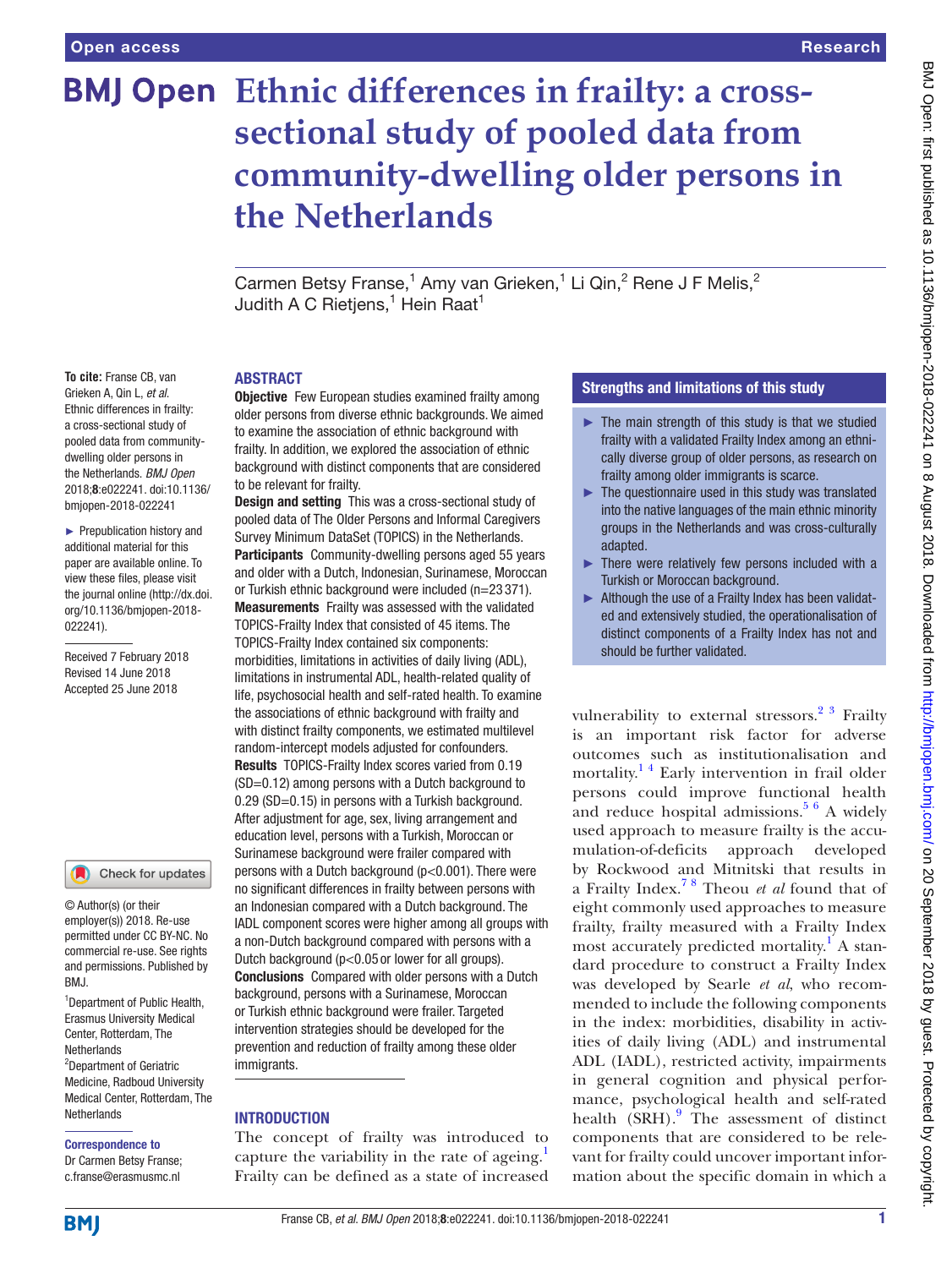person is frail. Yang and Gu have studied the associations between distinct components of frailty and mortality and found that IADL and ADL limitations components played an important role in the association between frailty and mortality.<sup>10</sup> In a previous study on socioeconomic inequalities in frailty and frailty components by our team, we found consistent educational inequalities in overall frailty, number of morbidities and SRH.<sup>11</sup>

American studies have found that older persons from ethnic minority groups are frailer compared with European Americans.[12–14](#page-8-7) In Western Europe, large ethnic minority groups consist of immigrants settled during the decades after the Second World War. These immigrants are ageing, however, little research on frailty has been conducted in this group. In the Netherlands, the number of immigrants aged 55 years or older increased threefold in the past [15](#page-8-8) years.<sup>15</sup> The largest immigrant groups in the Netherlands have an Indonesian, Surinamese, Moroccan or Turkish ethnic background.<sup>16</sup> In the 1960s and early 1970s, many persons with a Moroccan or Turkish background came to the Netherlands as labour migrants.<sup>17</sup> Many Turkish or Moroccan 'first generation' immigrants have difficulties speaking and writing Dutch.<sup>[17](#page-8-10)</sup> Many persons with a Surinamese background came to the Netherlands between 1970 and 1980, during the period of decolonisation of Suriname.[17](#page-8-10) In general, persons with a Surinamese background are familiar with Dutch society and were taught Dutch language at school. Between 1945 and 1965, following the decolonisation of Indonesia, many persons migrated from Indonesia to the Netherlands.[17](#page-8-10) Many of these persons have a Dutch or mixed Dutch and Indonesian ancestry and a similar socioeconomic status as native-born Dutch persons.<sup>16</sup> On average, older persons with a Turkish, Moroccan or Surinamese ethnic background have a lower socioeconomic status and more chronic health conditions compared with older persons with a Dutch background.<sup>[18–21](#page-8-11)</sup> However, Dutch studies on the variation in frailty according to ethnic background are limited. $22$  This increases the urgency to study the frailty level among these older immigrant groups. The aim of this study was therefore to examine the association of ethnic background with frailty among older persons aged 55 years and older. In addition, we explored the associations of ethnic background with distinct components that are considered to be relevant for frailty (morbidities, ADL, IADL, health-related quality of life (HRQoL), psychosocial health and SRH).

## **METHODS**

## Study design

We applied a cross-sectional study design using data from The Older Persons and Informal Caregivers Survey Minimum DataSet (TOPICS-MDS). The development and design of TOPICS-MDS has been described in more detail.<sup>23</sup> TOPICS-MDS is a database designed to capture information on the well-being of older persons in the Netherlands. TOPICS-MDS was developed to collect

uniform information from studies funded under the National Care for older citizens programme. $^{24}$  Included survey items were based on the recommendations of experts from eight medical research centres in the Netherlands who identified key outcomes in older persons' health using validated instruments. Then, an independent multidisciplinary panel with expertise in gerontology, epidemiology, biostatistics and health services research evaluated and revised TOPICS-MDS. Dutch TOPICS-MDS questionnaires were piloted in four regions throughout the Netherlands. Misinterpretation of questions were identified and minor changes were made by a plain language expert. The Dutch version of TOPICS-MDS was translated into Turkish, the two Moroccan languages and the two Surinamese languages. Two independent translators, who were native speakers of the target language, translated all items and differences were reconciled in a consensus meeting. Another translator back translated the forward translation and discrepancies were discussed, which resulted in a final translation. Questionnaires were then cross-culturally validated by the three-step test-interview.[25](#page-8-15) The translation and cross-cultural validation of TOPICS-MDS was done as part of the SYMBOL study and has been described in more detail.<sup>[26](#page-8-16)</sup> Between 2010 and 2013, 50 studies were conducted in the Netherlands which applied the TOPICS-MDS questionnaire.<sup>23</sup> TOPICS-MDS consists of pooled data of these studies which differ across study design, sampling framework and inclusion criteria. TOPICS-MDS is a fully anonymised dataset.

## Patient and public involvement

The research proposal of this study was presented to a forum of older persons and informal caregivers who are part of the geriatric network of Southwest Netherlands and was adapted according to their suggestions. The study design was presented at the 'TOPICS Special Interest Group Diversity', who advised on design and subgroup analyses. This interest group consisted of researchers, older persons and a representative of the Network of Organisations of Older Migrants in the Netherlands. The results of this study will be disseminated to participants on the TOPICS-MDS website<https://topics-mds.eu/>and on the website of the Organisation of Health Research and Development (ZonMw)<https://www.zonmw.nl/nl/.>

## Ethnic background

We defined ethnic background according to the classification of Statistics Netherlands.<sup>27</sup> The participant had a non-Dutch ethnic background if at least one of the parents was born in another country than the Netherlands. To determine the country of origin, the following was applied. $27$  If the participant was also (as well as parent/parents) born outside of the Netherlands, the participants' country of birth determined the ethnic background. If the participant was born in the Netherlands but their mother was not, the country of birth of the mother determined the ethnic background. If the mother was born in the Netherlands but the father was not, the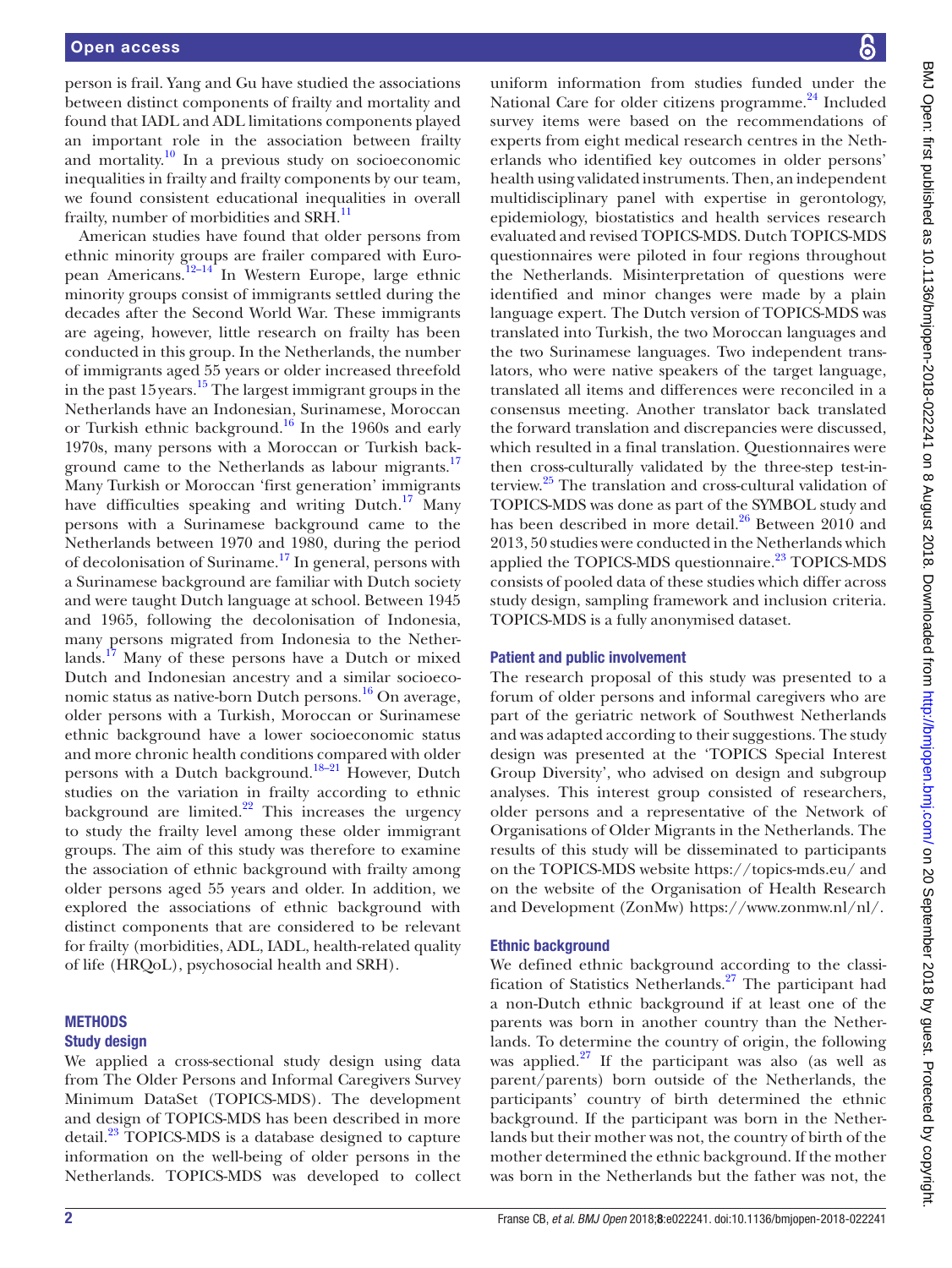

<span id="page-2-0"></span>Figure 1 Population of analysis.

country of birth of the father determined the ethnic background. We categorised participants according to ethnic background: Dutch, Indonesian, Surinamese, Moroccan or Turkish ethnic background.

#### Population for analysis

We restricted our analysis to TOPICS-MDS data from studies on independently living persons aged 55 years and older with a Dutch, Indonesian, Surinamese, Moroccan or Turkish ethnic background. We included studies that recruited participants from the general population and from general practitioners' registries. We excluded studies among persons living in a nursing home, studies that recruited participants in a hospital setting (n=6136) and studies for persons with dementia (n=507). We excluded other ethnic groups due to small numbers (n=1718). We also excluded persons with more than 15 missing items for the TOPICS-Frailty Index (n=3662) and with missing country of birth (n=752). The final sample comprised data from 29 studies with data of 23371 persons (see [figure](#page-2-0) 1).

#### TOPICS-Frailty Index and components

Frailty was measured by the TOPICS-Frailty Index, which was developed and validated using data from the TOPICS-MDS questionnaire by Lutomski *et al*. [28](#page-8-18) As described previously,  $\frac{11}{11}$  $\frac{11}{11}$  $\frac{11}{11}$  in our study we included the 45 item TOPICS-Frailty Index, after exclusion of the item measuring prostatism. Searle *et al* showed that a Frailty

Index with 30–40 items is accurate for predicting adverse outcomes[.9 29](#page-8-4) The TOPICS-Frailty Index was calculated when at least 30 items were available. Binary items were scored 0 when the deficit was absent and 1 when the deficit was present. For items with multiple response categories, responses were coded so that they could be mapped on the interval 0–1, as proposed by Searle *et al*. [9](#page-8-4) For example, when the response categories were no/ some/extreme, responses were coded 0/0.5/1, respectively. Then, the health deficits a person reported were added up and divided by the total health deficits measured for this person. This resulted in a score between 0 and 1. Persons were also grouped according to their TOPICS-Frailty Index score, we used a cut-off score  $\geq 0.25$  to indicate frailty as suggested by Rockwood *et al*. [30](#page-8-19)

The TOPICS-Frailty Index consists of 45 items of the TOPICS-MDS questionnaire that belong to six components, each measured by validated instruments: morbidities, ADL, IADL, HRQoL, psychosocial health and SRH.<sup>9</sup> The component 'morbidities' was measured by 16 items regarding the self-reported presence (yes/no) of diabetes, stroke, heart failure, cancer, respiratory condition (asthma, chronic bronchitis, lung emphysema or Chronic obstructive pulmonary disease), incontinence, joint damage of hips or knees, osteoporosis, hip fracture, fractures other than hip, dizziness with falling, depression, anxiety/panic disorder, dementia, hearing problems, vision problems. The component 'ADL limitations' was measured by six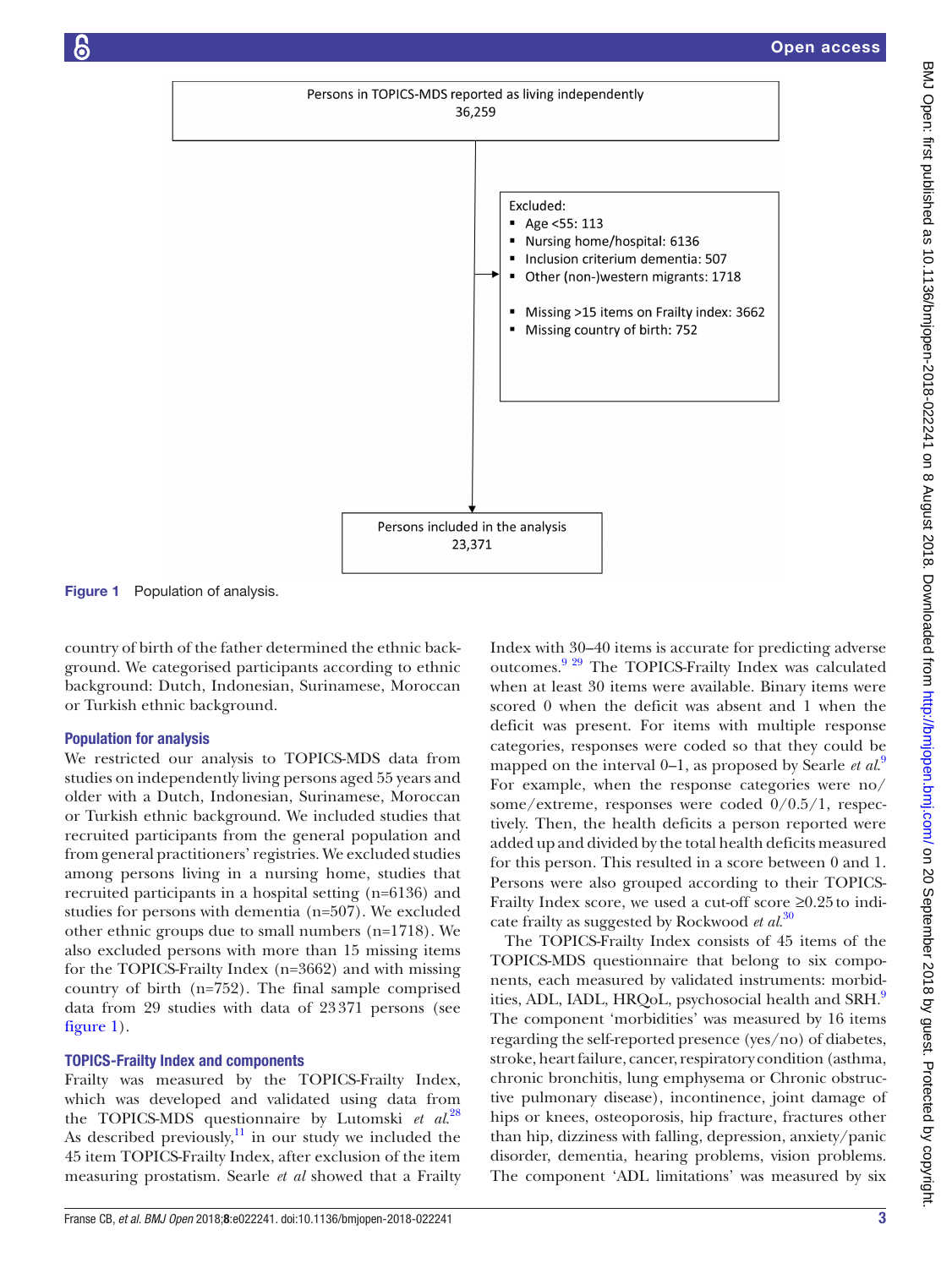<span id="page-3-0"></span>

| Table 1 Sociodemographic characteristics by ethnic background of 23371 persons of The Older Persons and Informal |
|------------------------------------------------------------------------------------------------------------------|
| Caregivers Survey Minimum DataSet                                                                                |

|                             | <b>Dutch</b><br>$n = 22360$ | <b>Indonesian</b><br>$n = 519$ | <b>Surinamese</b><br>$n = 214$ | <b>Moroccan</b><br>$n = 137$ | <b>Turkish</b><br>$n = 141$ | P values* |
|-----------------------------|-----------------------------|--------------------------------|--------------------------------|------------------------------|-----------------------------|-----------|
| Age in years (mean, SD)     | 78.0 (6.8)                  | 78.7 (7.3)                     | 72.0 (9.2)                     | 67.4(8.5)                    | 65.9(7.6)                   | < 0.001   |
| Sex, n (%)                  |                             |                                |                                |                              |                             | 0.003     |
| Male                        | 9251 (41.4)                 | 193 (37.2)                     | 85 (39.7)                      | 45 (32.8)                    | 41 (29.1)                   |           |
| Female                      | 13 109 (58.6)               | 326 (62.8)                     | 129 (60.3)                     | 92 (67.2)                    | 100 (70.9)                  |           |
| Living arrangement, n (%)   |                             |                                |                                |                              |                             |           |
| Alone                       | 9961 (44.5)                 | 256 (49.3)                     | 126 (58.9)                     | 32 (23.4)                    | 24 (17.0)                   | < 0.001   |
| With others                 | 12 399 (55.5)               | 263 (50.7)                     | 88 (41.1)                      | 105 (76.6)                   | 117 (83.0)                  |           |
| Marital status, n (%)       |                             |                                |                                |                              |                             |           |
| Married/cohabitant partners | 12053 (53.9)                | 242 (46.6)                     | 75 (35.0)                      | 97 (70.8)                    | 109 (77.3)                  | < 0.001   |
| <b>Divorced</b>             | 1371(6.1)                   | 50 (9.6)                       | 45 (21.0)                      | 13(9.5)                      | 7(5.0)                      |           |
| Widowed                     | 7901 (35.3)                 | 192 (37.0)                     | 61(28.5)                       | 26 (19.0)                    | 22(15.6)                    |           |
| Single                      | 1035 (4.6)                  | 35(6.7)                        | 33(15.4)                       | 1(0.7)                       | 3(2.1)                      |           |
| Generation of immigration   |                             |                                |                                |                              |                             | < 0.001   |
| First generation            | <b>NA</b>                   | 432 (83.2)                     | 206 (96.3)                     | 135 (98.5)                   | 141 (100.0)                 |           |
| Second generation           | <b>NA</b>                   | 87 (16.8)                      | 8(3.7)                         | 2(1.5)                       | 0(0.0)                      |           |
| Education level, n (%)      |                             |                                |                                |                              |                             | < 0.001   |
| Secondary or higher         | 15023 (67.2)                | 420 (80.8)                     | 135(63.1)                      | 18(13.1)                     | 10(7.3)                     |           |
| Primary or less             | 7337 (32.8)                 | 99 (19.2)                      | 79 (36.9)                      | 119 (86.9)                   | 129 (92.7)                  |           |
| SES neighbourhood, n (%)    |                             |                                |                                |                              |                             |           |
| First quartile              | 6395 (28.6)                 | 174 (33.5)                     | 22 (10.3)                      | 7(5.1)                       | 9(6.4)                      | < 0.001   |
| Second quartile             | 6010 (26.9)                 | 130 (25.0)                     | 35(16.4)                       | 4(2.9)                       | 0(0.0)                      |           |
| Third quartile              | 4733 (21.2)                 | 98 (18.9)                      | 22(10.3)                       | 12(8.8)                      | 23 (16.3)                   |           |
| Fourth quartile             | 5222 (23.3)                 | 116 (22.5)                     | 135(63.1)                      | 113 (82.5)                   | 109 (77.3)                  |           |

\*P values are based on  $\chi^2$  test for categorical variables and one-way analysis of variance for continues variables. Missing N (%) for variables: age=574 (2%); sex=9 (<1%); living arrangement=0 (0%); marital status=49 (<1%); generation of immigration=0 (0%); education level=193 (1%); SES neighbourhood=386 (2%).

NA, notapplicable; SES, socioeconomicstatus.

items using a modified version of the Katz *et al* instru-ment.<sup>[31 32](#page-8-20)</sup> Persons could indicate whether they needed help (yes/no) with the following activities: bathing, dressing, toileting, incontinence, sitting down, eating. The component 'IADL limitations' was measured by nine items using a modified version of the Katz *et al* instru-ment.<sup>[31 32](#page-8-20)</sup> Persons could indicate whether they needed help (yes/no) with the following activities: using the telephone, travelling, shopping, preparing a meal, cleaning, taking medications, handling finance, brushing hair and walking. The component 'HRQoL' was measured by using the six items of the EuroQol 5D+C.<sup>33</sup> Persons could indicate whether they had problems (no/some/extreme) with the following: mobility, self-care, usual activities, pain/discomfort, anxiety/depression and cognition. The component 'psychosocial health' was measured with five items of the RAND-36.<sup>34</sup> Persons could indicate how much of the time in the past month (none/a little/some/a good bit/most/all) they had been the following: nervous, calm, downhearted, happy and down in the dumps, and how

much time (none/a little/some/most/all) health problems had interfered with social activities. The component 'SRH' was measured with two items of the RAND- $36<sup>34</sup>$  one regarding perceived current health status (poor/fair/ good/very good/excellent) and one regarding perceived changes in health in the past year (much worse/slightly worse/about the same/a little better/much better). The score for distinct components of the TOPICS-Frailty Index was calculated analogous to the TOPICS-Frailty Index, by adding up the health deficits within the component that a person had, divided by the total of possible health deficits included in the component.<sup>9</sup> Higher scores represent a higher proportion of health deficits for that component. We accepted no missing variables for the SRH component score and a maximum of one of three missing variables for the other frailty component scores.

### Potential confounders

We incorporated the following potential confounders in this study: gender, age, living arrangement, marital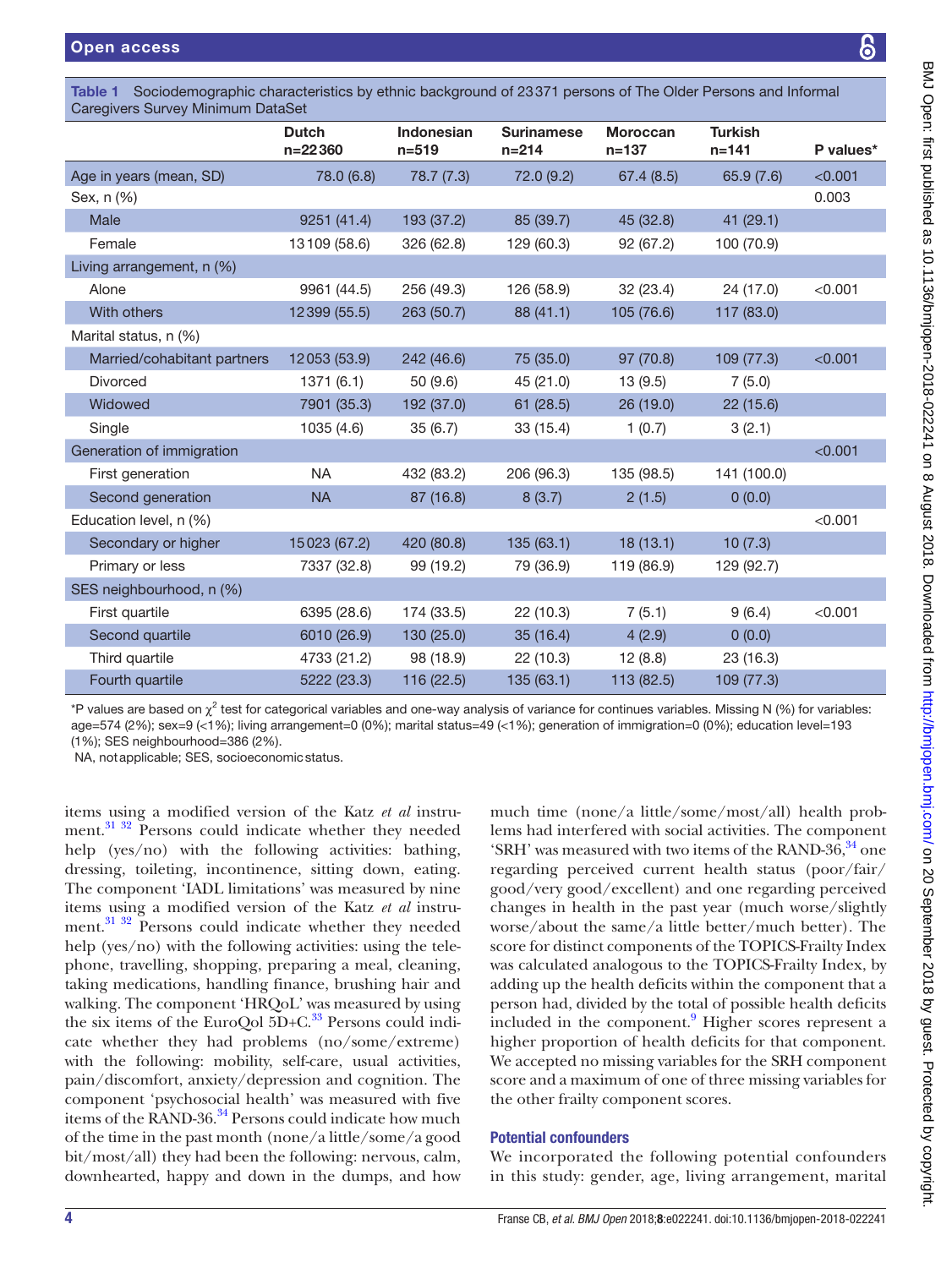| $\overline{\phantom{a}}$ |  |
|--------------------------|--|
|                          |  |

| Table 2 Frailty and frailty components by ethnic backgroun                                                                   |                      |                     | nd of 23371 persons of The Older Persons and Informal Caregivers Survey Minimum DataSet |                     |                      |           |
|------------------------------------------------------------------------------------------------------------------------------|----------------------|---------------------|-----------------------------------------------------------------------------------------|---------------------|----------------------|-----------|
|                                                                                                                              | $n = 22360$<br>Dutch | Indonesian<br>n=519 | <b>Surinamese</b><br>n=214                                                              | Moroccan<br>$n=137$ | Turkish<br>$n = 141$ | P values* |
| FI, mean (SD) <sup>+</sup>                                                                                                   | 0.19(0.12)           | 0.20(0.12)          | 0.22(0.16)                                                                              | 0.24(0.12)          | 0.29(0.15)           | < 0.001   |
| Frailty, % (95% Cl)‡                                                                                                         | 28.0 (27.4 to 28.6)  | 32.2 (28.3 to 36.3) | 36.9 (30.7 to 43.6)                                                                     | 43.1 (35.0 to 51.5) | 58.2 (49.9 to 66.0)  | 0.007     |
| Morbidities, mean FI (SD)†                                                                                                   | 0.16(0.12)           | 0.17(0.13)          | 0.18(0.15)                                                                              | 0.16(0.09)          | 0.21(0.14)           | < 0.001   |
| No morbidities, mean (SD)                                                                                                    | 2.51 (1.88)          | 2.68 (2.01)         | 2.75 (2.34)                                                                             | 2.50 (1.43)         | 3.28 (2.28)          | 50.007    |
| ADL limitations, mean FI (SD)†                                                                                               | 0.09(0.16)           | 0.09(0.15)          | 0.10(0.20)                                                                              | 0.09(0.18)          | 0.14(0.23)           | 0.002     |
| No ADL limitations, mean (SD)                                                                                                | 0.52(0.93)           | 0.51(0.90)          | 0.63(1.20)                                                                              | 0.52(1.05)          | 0.83(1.38)           | 0.002     |
| IADL limitations, mean FI (SD)†                                                                                              | 0.20(0.24)           | 0.24(0.26)          | 0.25(0.30)                                                                              | 0.36(0.29)          | 0.40(0.28)           | < 0.001   |
| No IADL limitations, mean (SD)                                                                                               | 1.36 (1.63)          | 1.67(1.78)          | 1.78(2.08)                                                                              | 2.50 (2.06)         | 2.77 (1.94)          | 0.007     |
| HRQoL, mean FI (SD)†                                                                                                         | 0.21(0.16)           | 0.21(0.16)          | 0.24(0.20)                                                                              | 0.26(0.18)          | 0.35(0.23)           | 0.007     |
| Psychosocial health, mean FI (SD)†                                                                                           | 0.25(0.18)           | 0.25(0.17)          | 0.29(0.21)                                                                              | 0.39(0.15)          | 0.40(0.16)           | 0.007     |
| Self-rated health, mean FI (SD) <sup>+</sup>                                                                                 | 0.57(0.17)           | 0.58(0.18)          | 0.62(0.18)                                                                              | 0.64(0.17)          | 0.67(0.19)           | 50.007    |
| *P values are based on one-way analysis of variance for continues variables and X <sup>2</sup> test for categoical variable. |                      |                     |                                                                                         |                     |                      |           |

† Mean FI = mean number of health deficits reported/total health deficits measured in instrument; score between 0 and 1 where higher scores represent worse health.<br>‡ Scores ≥0.25 indicate frailty. Missing N (%) for variab ‡ Scores ≥ 0.25 indicate frailty. Missing N (%) for variables: morbidities=542 (2%); ADL=43 (<1%); IADL=76 (<1%); psychosocial health=465 (2%); HRQoL=534 (2%); self-rated health=72 † Mean FI = mean number of health deficits reported/total health deficits measured in instrument; score between 0 and 1 where higher scores represent worse health.

<span id="page-4-0"></span>(<1%).<br>ADL, activities of daily living; Fl, Frailty Index; HRQoL, health-related quality of life; IADL, instrumental activities of daily living. ADL, activities of daily living; FI, Frailty Index; HRQoL, health-related quality of life; IADL, instrumental activities of daily living.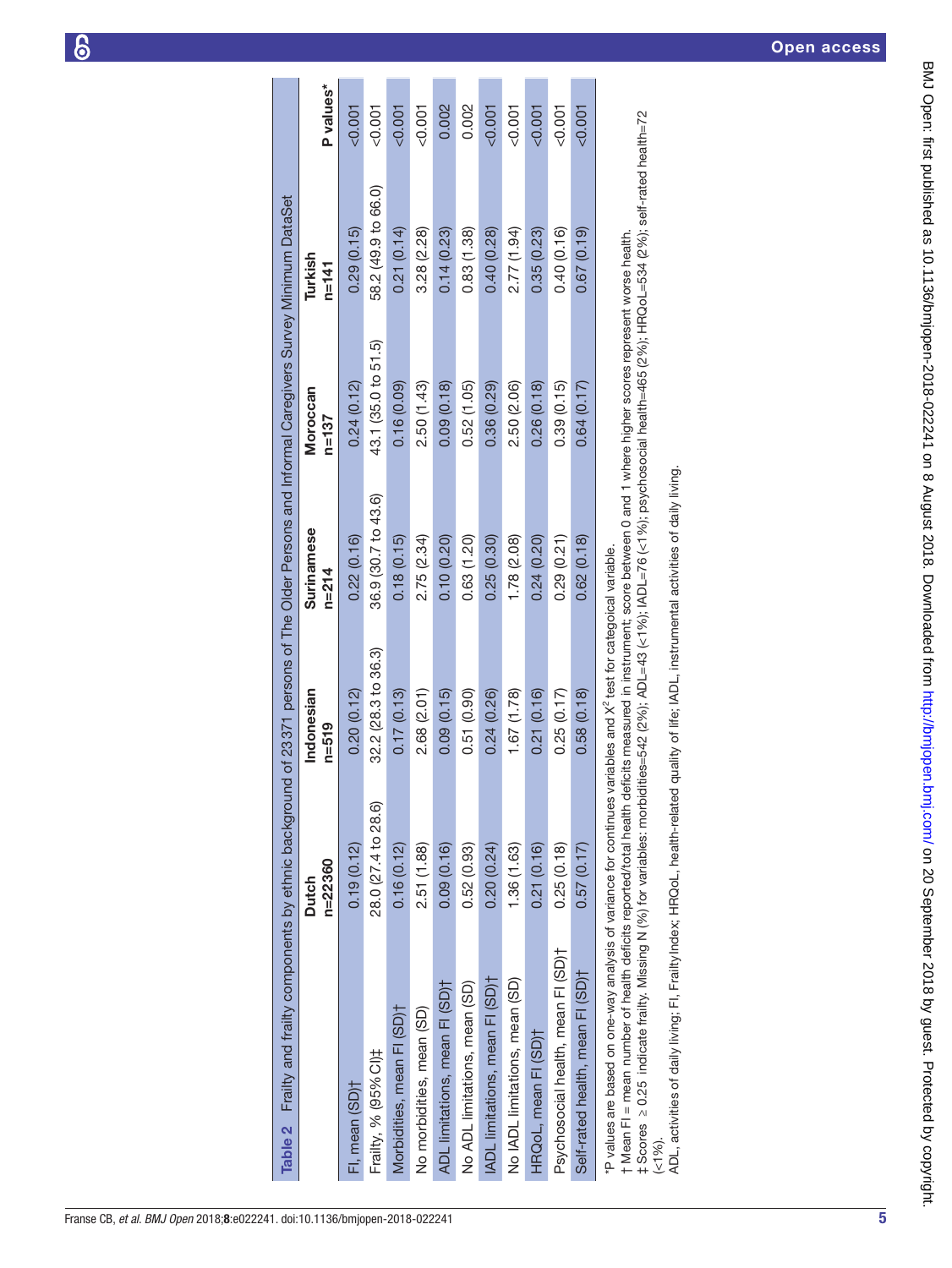<span id="page-5-0"></span>Table 3 Association of ethnic background with frailty among 23371 persons of The Older Persons and Informal Caregivers Survey Minimum DataSet

|                |       | <b>Frailty Index</b><br>$(score 0-1)$   | <b>Frailty</b><br>(yes)              |
|----------------|-------|-----------------------------------------|--------------------------------------|
|                | Ν     | <b>B</b> (95% CI) <sup>+</sup>          | OR (95% CI)‡                         |
| <b>Dutch</b>   | 22360 | Ref                                     | Ref                                  |
| Indonesian     | 519   | 0.003<br>$(-0.006 \text{ to } 0.012)$   | 1.09<br>$(0.89 \text{ to } 1.34)$    |
| Surinamese     | 214   | $0.042*$<br>$(0.026 \text{ to } 0.058)$ | $1.98*$<br>$(1.42 \text{ to } 2.78)$ |
| Moroccan       | 137   | $0.065*$<br>$(0.041 \text{ to } 0.089)$ | $2.86*$<br>$(1.73 \text{ to } 4.72)$ |
| <b>Turkish</b> | 141   | $0.121*$<br>$(0.098 \text{ to } 0.143)$ | $6.18*$<br>(3.86 to 9.88)            |

 $*P<0.001$ .

†Values are derived from multilevel multivariable linear regression. ‡Frailty Index score ≥0.25; values are derived from multilevel multivariable logistic regression. The models are adjusted for: age, sex, living arrangement (alone/not alone) and education level.

status, generation of immigration, education level and socioeconomic status of the neighbourhood. Age in years was assessed by asking year of birth. Living arrangement was assessed by asking whether participants were living: independent alone or independent with others. We categorised answers into 'not alone' and 'alone'. Marital status was assessed by asking whether participants were: married, divorced, widowed, unmarried, long-term cohabitation unmarried. We categorised answers into 'married/cohabitant partners', 'divorced', 'widowed' and 'single'. Generation of immigration was assessed by country of birth of participant and his/ her parents. We categorised answers into 'first generation' when the person was born in a country other than the Netherlands and 'second generation' if the person was born in the Netherlands and (one of) the parents were born in another country. Socioeconomic status was assessed with both education level and neighbourhood socioeconomic status. TOPICS-MDS uses the 1997 International Standard Classification of Education<sup>35</sup> to assess education level; participants were asked whether they had completed: fewer than 6 years of primary school; 6 years of primary school; primary school without further completed education; vocational school; secondary professional education or university entrance level or tertiary education. We categorised the level of education into 'primary education or less' and 'secondary education or higher'. For the neighbourhood socioeconomic status, the 2006 reference scores for area codes were used, as calculated by the Netherlands Institute for Social Research<sup>36</sup> based on the education level, income and labour market position of persons living in each area code. We categorised scores into quartiles: quartile 1 is the least deprived quartile and quartile 4 is the most deprived.

## Statistical analysis

We calculated the statistical significance of differences in sociodemographic characteristics, frailty and frailty components (morbidities, ADL limitations, IADL limitations, psychosocial health, HRQoL and SRH) by ethnic background using  $\chi^2$  tests for categorical variables and one-way analysis of variance for continues variables.

To examine the association of ethnic background with frailty and with distinct frailty components, we estimated multilevel random-intercept models because data were clustered in studies. $37$  As such dependency between the observations of participants of a study (because of sampling design and or inclusion criteria) was taken into account. We built one multilevel linear regression model for the continues TOPICS-Frailty Index outcome and one multilevel logistic regression model for the dichotomous outcome 'frailty', with ethnic background as independent variable. We furthermore built six separate multilevel linear regression models for the six frailty component outcomes with ethnic background as independent variable. Only potential confounders that led to a substantial change in effect estimates in the association between ethnic background and frailty (ie, ≥10% change) were included in all models: age, sex, living arrangement (alone/not alone) and education level.<sup>38</sup> Marital status was excluded due to multicollinearity with living arrangement. Interaction effects of ethnic background with age, sex, living arrangement and education level on frailty and the six frailty components were assessed.

Percentages of missing values in the covariates were 2% or less ([table](#page-3-0) 1). Because the missing values were not completely at random, multiple imputation was used to deal with the missing values in the covariates. Five imputed datasets were created using a fully conditional specified model, thus taking into account the uncertainty of imputed values. $39$  We used pooled estimates from these five imputed datasets to report regression coefficients and their 95% CIs. We considered a p value of. 05 or lower to be statistically significant and used Bonferroni correction for testing explorative interactions (p value= $0.05/4$ ).<sup>40</sup> Descriptive analyses were performed using SPSS V.23.0 (IBM SPSS. Multilevel linear regression analyses were performed using R- V.3.3.2 using lme4 package.

## Non-response analysis

A comparison of persons included in the study (n=23371) with persons not included due to missing values for the TOPICS-Frailty Index and/or country of birth (n=4414) did not indicate significant differences in terms of age  $(p=0.872)$ , sex  $(p=0.779)$ , living arrangement  $(p=0.444)$ and marital status (p=0.166). However, excluded persons were more often living in rural areas and in deprived neighbourhoods  $(p<0.001)$  than persons included in the study.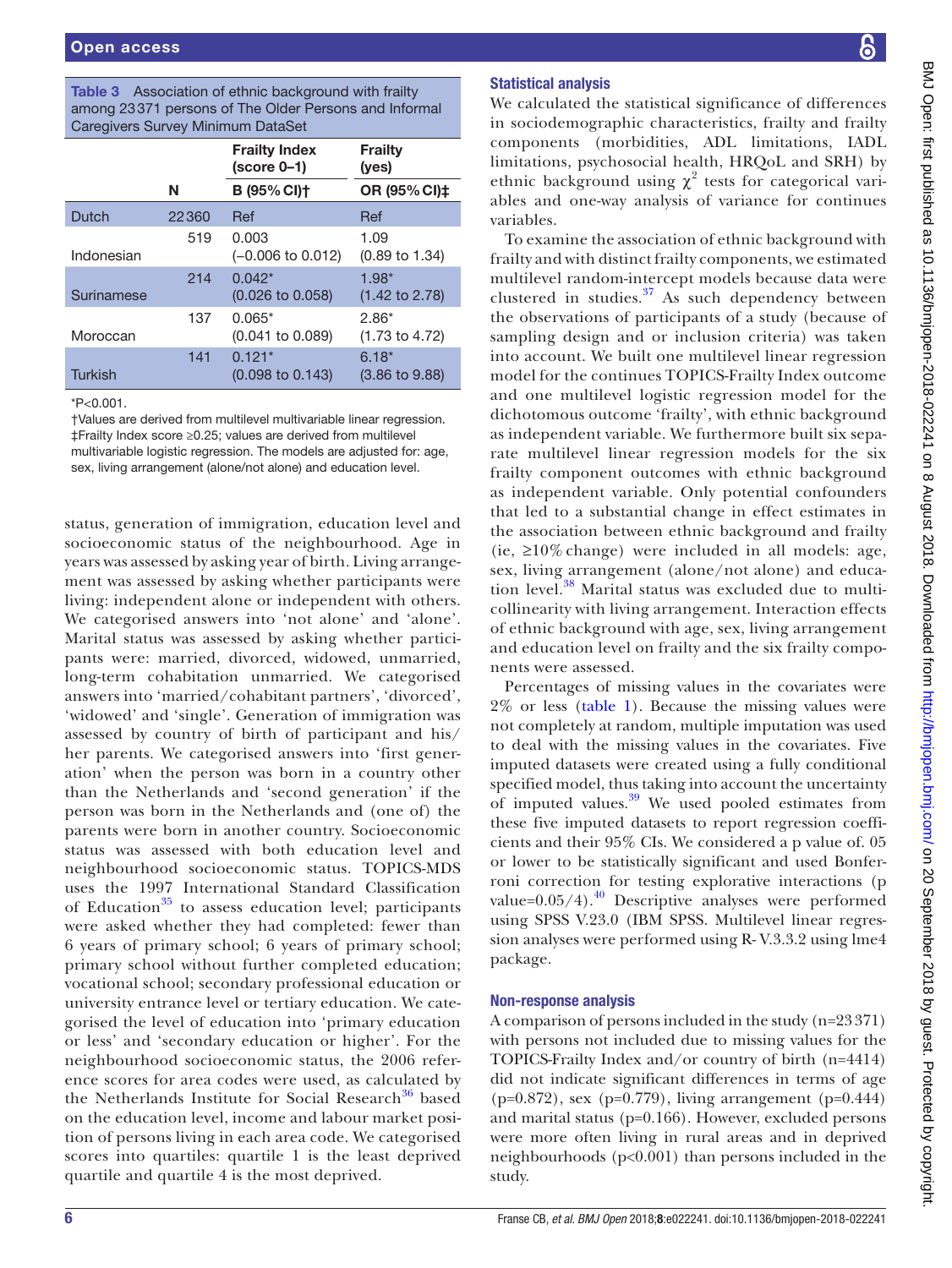## **RESULTS**

[Table](#page-3-0) 1 presents the characteristics according to ethnic background. The mean age was 77.8 years (SD=7.0 years) and 58.9% were female. Four per cent of the sample had a non-Dutch ethnic background and the majority of these persons (90.4%) were first-generation immigrants. Sex differed between the ethnic groups (p=0.003), as did age, living arrangement, marital status, generation of immi gration, education level and the socioeconomic status of the neighbourhood persons were living in (all  $p<0.001$ ).

The proportion of persons who were frail differed according to ethnic background (p<0.001; [table](#page-4-0) 2). Mean TOPICS-Frailty Index scores varied from 0.19 (SD=0.12) among persons with a Dutch background to 0.29 (SD=0.15) in persons with a Turkish background. The distinct frailty component scores also differed according to ethnic background (p≤0.002 or lower; [table](#page-4-0) 2).

Multilevel regression analyses adjusted for age, sex, living arrangement and education level showed that persons with a Turkish, Moroccan or Surinamese background were frailer compared with persons with a Dutch background (p<0.001 for all groups; [table](#page-5-0) 3). There were no significant differences in frailty between persons with a Dutch background and persons with an Indonesian background.

The associations of ethnic background with six distinct frailty component scores are presented in [table](#page-6-0) 4. All groups with a non-Dutch background had higher IADL limitations scores compared with persons with a Dutch background (p<0.05or lower for all groups). Psychosocial and SRH scores were only higher among persons with a Moroccan or Turkish background compared with persons with a Dutch background (p<0.001 for both groups). Out of all groups with a non-Dutch background, only persons with a Turkish background had higher scores for all frailty components compared with persons with a Dutch background (p<0.001 for all components).

We found significant effect modification by education level and age in the association of ethnic background with frailty (p<0.01 for both). We, therefore, present results stratified by education level in online [supplemen](https://dx.doi.org/10.1136/bmjopen-2018-022241) [tary table S1](https://dx.doi.org/10.1136/bmjopen-2018-022241) and stratified by age in online [supplemen](https://dx.doi.org/10.1136/bmjopen-2018-022241) [tary table S2.](https://dx.doi.org/10.1136/bmjopen-2018-022241)

## **DISCUSSION**

We found that older persons with a Turkish, Moroccan or Surinamese background were frailer compared with persons with a Dutch background. We did not find differences in frailty in persons with an Indonesian background compared with persons with a Dutch background. Studying distinct components of frailty separately showed that all groups with a non-Dutch background had more IADL limitations compared with persons with a Dutch background.

In our study, ethnic differences in frailty persisted after controlling for age, sex, living arrangement and education level. Van Assen *et al*, who used the Tilburg

| <b>DataSet</b> |             | Table 4 Association of ethnic background with six distinct frailty components; among 23 371 persons of The Older Persons and Informal Caregivers Survey Minimum |                                                      |                              |                                                                                                          |                                                                       |                            |
|----------------|-------------|-----------------------------------------------------------------------------------------------------------------------------------------------------------------|------------------------------------------------------|------------------------------|----------------------------------------------------------------------------------------------------------|-----------------------------------------------------------------------|----------------------------|
|                |             | <b>Morbidities</b>                                                                                                                                              | <b>ADL</b> limitations                               | <b>IADL</b> limitations      | Psychosocial health                                                                                      | Health-related<br>quality of life                                     | Self-rated health          |
|                |             | <b>B</b> (95% CI)                                                                                                                                               | <b>B</b> (95% CI)                                    | B (95% CI)                   | B (95% CI)                                                                                               | B (95% CI)                                                            | <b>B</b> (95% CI)          |
| Dutch          | 22360       | Ref                                                                                                                                                             | Ref                                                  | Ref                          | Ref                                                                                                      | Ref                                                                   | Ref                        |
| Indonesian     | 519         |                                                                                                                                                                 | $0.002$ (-0.008 to 0.012) $-0.007$ (-0.020 to 0.006) | $0.019$ $(0.001$ to $0.036)$ |                                                                                                          | $-0.003(-0.018 \text{ to } 0.011)$ $-0.001(-0.014 \text{ to } 0.013)$ | $0.001 (-0.013 to 0.015)$  |
| Surinamese     | 214         | 0.020* (0.004 to 0.036)                                                                                                                                         | to 0.067)<br>$0.046**$ (0.024                        | $0.100**$ (0.070 to 0.130)   | $0.017 (-0.012 to 0.046)$                                                                                | $0.041**$ (0.018 to 0.063)                                            | $0.013(-0.010 to 0.037)$   |
| Moroccan       | 137         | 0.041** (0.016 to 0.066)                                                                                                                                        | $0.010 (-0.021 to 0.042)$                            | $0.150**$ (0.104 to 0.195)   | $0.078**$ (0.025 to 0.130)                                                                               | $0.066$ $(0.031$ to $0.100)$                                          | $0.070**$ (0.034 to 0.106) |
| Turkish        | $rac{1}{3}$ | $0.098**$ (0.075 to 0.122)                                                                                                                                      | to 0.098)<br>$0.067**$ (0.037                        | $0.203**$ (0.159 to 0.247)   | $0.092**$ (0.043 to 0.142)                                                                               | $0.161**$ (0.129 to 0.194)                                            | $0.098**$ (0.063 to 0.132) |
|                |             | Values are derived from multilevel multivariable linear regression. The                                                                                         |                                                      |                              | models are adjusted for confounders: age, sex, living arrangement (alone/not alone) and education level. |                                                                       |                            |

\*P<0.05; \*\*P<0.001.  $P < 0.05$ ;  $^{**}P < 0.001$ .

<span id="page-6-0"></span>ADL, activities of daily living; IADL, instrumental activities of daily living. ADL, activities of daily living; IADL, instrumental activities of daily living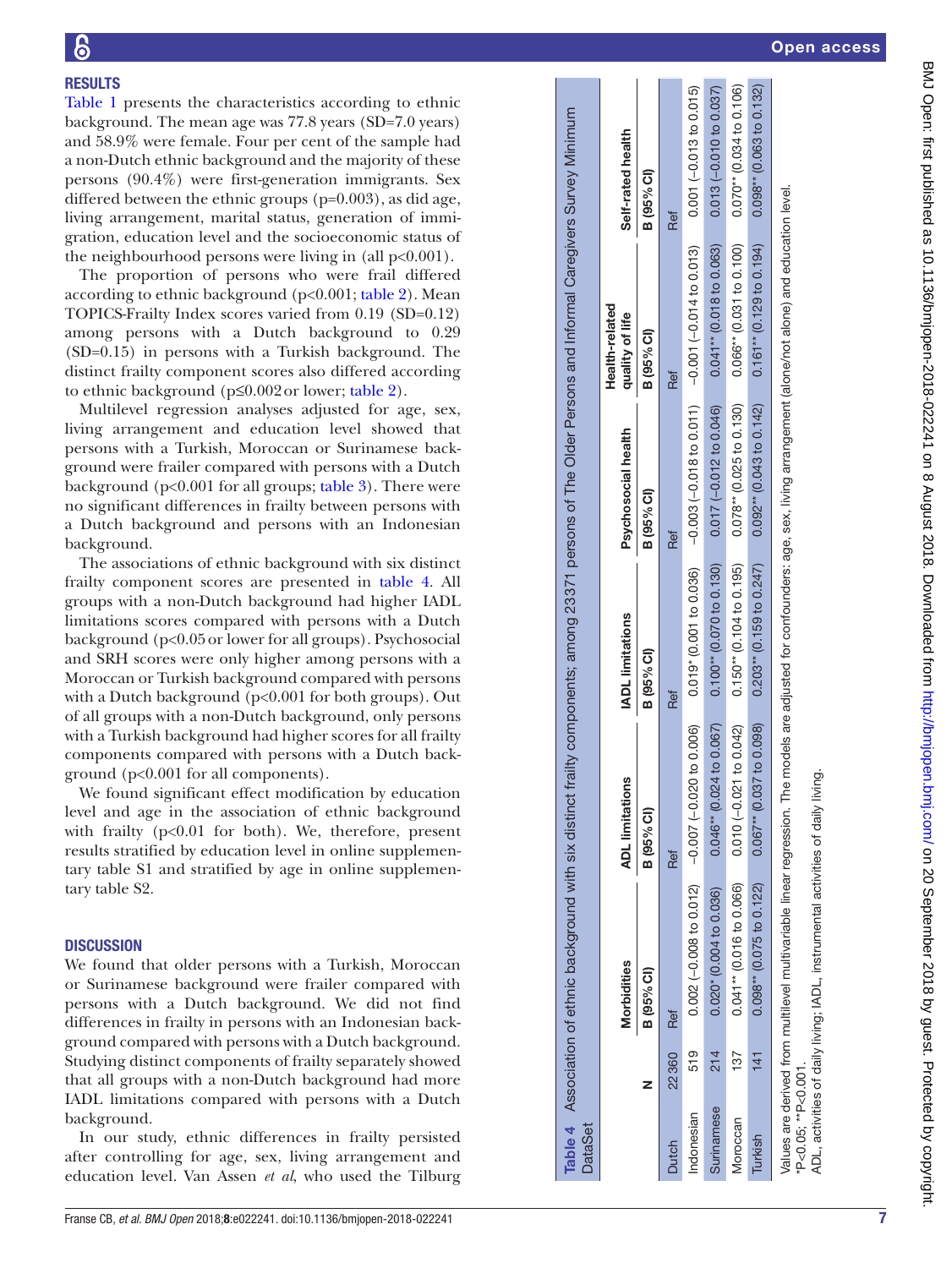Frailty Index to measure frailty, also found that persons with a Surinamese, Moroccan or Turkish background were frailer compared with persons with a Dutch background.<sup>22</sup> A European study found that in Northern and Western Europe, immigrants who were born in low-income or middle-income countries demonstrated higher levels of frailty compared with native-born Europeans and immigrants born in high-income countries.<sup>41</sup> However, while socioeconomic disadvantage among these immigrant groups plays an important role in the explanation of these differences, other factors such as poor healthcare experience and discrimination are also thought to be important. $42-44$  Communication with healthcare providers can be challenging and care is often not adapted to specific needs of immigrant groups[.45](#page-9-3) This high level of frailty among these older immigrants could therefore reflect the accumulation of health risks over the life course. A recent Dutch study found that cardiovascular and psychiatric diseases contributed most strongly to the disease burden among non-Western immigrants.<sup>[18](#page-8-11)</sup> They estimated that their disease burden will increase stronger in the coming decades compared with persons with a Dutch background.<sup>18</sup> Targeted health interventions should therefore be developed in order to reach these immigrant groups, at older age, and at younger ages in order to prevent frailty and reduce functional decline.

All groups with a non-Dutch ethnic background had higher IADL limitations component scores compared with persons with a Dutch background. A Swedish study found an increased risk of impaired IADL among older immigrants from low-income and middle-income countries compared with persons with a Swedish background.[46](#page-9-4) In frailty instruments that do not take into account IADL limitations, such as the Fried phenotype or the Tilburg Frailty instrument, ethnic inequalities in frailty might be smaller. However, it is likely that help provided by the social network of an older person in performing instrumental activities differs culturally. Van Assen *et al* found that social frailty was higher in older persons with a Turkish or Surinamese, but lower in those with a Moroccan background compared with persons with a Dutch background. $^{22}$  $^{22}$  $^{22}$  Interventions should take into account whether additional support is needed for older immigrants to live independently and to what extent there is a burden for their caregivers.

This study also found important differences between immigrant groups. Psychosocial health component scores were higher among persons with a Turkish or Moroccan background but not among persons with a Surinamese background compared with those with a Dutch background. Other studies have found that both psychological frailty as well as psychiatric diseases are more common among Turkish and Moroccan immigrants than among Surinamese immigrants[.18 20 22](#page-8-11) It has been suggested that a lower acculturation, higher discrimination and the distinct nature of the migration history of Turkish and Moroccan immigrants compared with Surinamese immigrants might be at the root of these differences.<sup>18 20</sup> <sup>46</sup>

These findings emphasise the importance of studying immigrant groups separately and developing intervention strategies targeted at specific needs of different immigrant groups.

The main strength of this study is that we were able to study frailty with a validated Frailty Index among an ethnically diverse group of older persons, as research on frailty among older immigrants is scarce. Furthermore, the TOPICS-MDS questionnaire was translated into the native languages of the main ethnic minority groups in the Netherlands as well as cross-culturally adapted. This study has some limitations. Although the TOPICS-MDS is a large database, there were relatively few persons with a Turkish or Moroccan background. Exploratory stratified analyses by education level and age therefore had less power, but could provide a starting point for future studies. Future studies among older persons should include more persons from ethnic minority groups to study ethnic differences in frailty in subgroups by sociodemographic characteristics such as age and education level. Second, although the operationalisation of the TOPICS-Frailty Index used in this study was validated, the operationalisation of the distinct frailty components as used in this study was not. These components consisted of validated tools such as the Katz *et al* instrument<sup>31 32</sup> and the EuroQol  $5D+C<sub>1</sub><sup>33</sup>$  but were operationalised with an accumulation-of-deficits approach. The operationalisation of individual frailty components should therefore be validated in further research. Third, our study used data from 29 studies with samples that varied regarding sampling frame, inclusion criteria, study design, sample size and data collection method. In the main analyses, we used meta-analyses techniques to correct for clustering between subjects in projects. However, we believe that these pooled data are likely to reflect reality better than data from a single project based on one non-random sample. Last, ethnic background was determined by country of birth, which is the standard in the Netherlands. This may be less reliable in some groups such as Surinamese who are ethnically diverse.

In conclusion, older persons with a Turkish, Moroccan or Surinamese background were frailer compared with persons with a Dutch background. Targeted intervention strategies should be developed for the prevention and reduction of frailty among these older immigrants. These strategies should also be targeted at the younger–old and meet the specific needs of different immigrant groups, such as psychosocial health among older persons with a Turkish or Moroccan background.

Acknowledgements This study makes use of data generated by the Older Persons and Caregivers Survey Minimum Dataset (TOPICS-MDS). A full list of the investigators is available from www.topics-mds.eu. We would like to thank the forum of older persons and informal caregivers who are part of the geriatric network of Southwest Netherlands 'GENERO' and the 'TOPICS Special Interest Group Diversity' for their contributions to this study. We especially would like to thank Özgül Uysal-Bozkir for the translation and cross-cultural validation of the TOPICS-MDS questionnaire. Funding for the TOPICS-MDS project was provided by the National Care for the Elderly Programme on behalf of the Organisation of Health Research and Development (ZonMw—The Netherlands, grant reference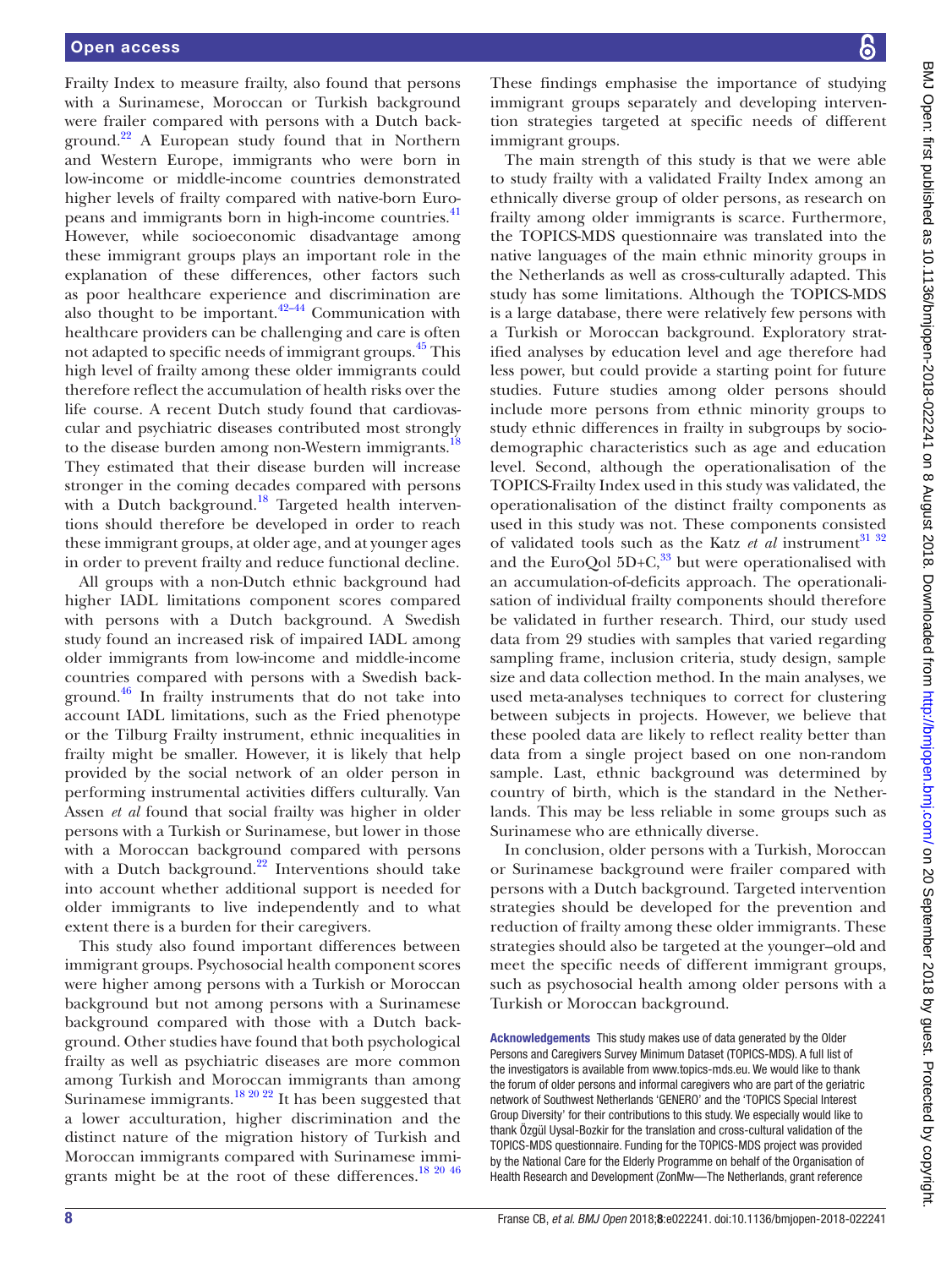310300002). Funding was provided to the first author (CBF) by the Organisation of Health Research and Development (ZonMw—The Netherlands, grant No. 633400009).

Contributors CBF designed the study and was the project administrator, did data curation and quantitative analyses for the study, and wrote the first draft and final draft of the manuscript. HR designed the study and advised on the interpretation of findings, made critical revisions and approved the final version. AvG advised on study design and interpretation of findings, made critical revisions and approved the final version. JACR advised on study design, made critical revisions and approved the final version. LQ did data curation for the TOPICS-MDS database, made critical revisions and approved the final version of the manuscript. RJFM made critical revisions and approved the final version of the manuscript.

Funding Funding for the TOPICS-MDS project was provided by the National Care for the Elderly Programme on behalf of the Organisation of Health Research and Development (ZonMw—The Netherlands, grant reference 310300002). Funding was provided to the first author (CBF) by the Organisation of Health Research and Development (ZonMw—The Netherlands, grant No. 633400009). The investigators retained full independence in the conduct of this research.

Competing interests None declared.

Patient consent Not required.

Ethics approval This analysis was exempt from ethical review (Radboud University Medical Centre Ethical Committee review reference number: CMO: 2012/120).

Provenance and peer review Not commissioned; externally peer reviewed.

Data sharing statement Studies using the TOPICS-MDS data are subject to the Dutch law on medical research among humans (Wet Medisch-Wetenschappelijk Onderzoek met mensen, WMO). It is not allowed by the WMO law that de-identified data are provided to others without restriction. The research ethics committee of the Radboud University Medical Center has approved the use of TOPICS-MDS data and supervises research leaders to conduct accordingly. The data are only available on request after signing a data usage agreement form of the TOPICS-MDS data repository (<http://topics-mds.eu/>). Applications are assessed by the TOPICS Project Group and TOPICS Societal board, who may be contacted at topics-mds@ radboudumc.nl.

Open access This is an open access article distributed in accordance with the Creative Commons Attribution Non Commercial (CC BY-NC 4.0) license, which permits others to distribute, remix, adapt, build upon this work non-commercially, and license their derivative works on different terms, provided the original work is properly cited, appropriate credit is given, any changes made indicated, and the use is non-commercial. See: <http://creativecommons.org/licenses/by-nc/4.0/>.

#### **REFERENCES**

- <span id="page-8-0"></span>1. Theou O, Brothers TD, Mitnitski A, *et al*. Operationalization of frailty using eight commonly used scales and comparison of their ability to predict all-cause mortality. *[J Am Geriatr Soc](http://dx.doi.org/10.1111/jgs.12420)* 2013;61:1537–51.
- <span id="page-8-1"></span>2. Clegg A, Young J, Iliffe S, *et al*. Frailty in elderly people. *[Lancet](http://dx.doi.org/10.1016/S0140-6736(12)62167-9)* 2013;381:752–62.
- 3. Morley JE, Vellas B, van Kan GA, *et al*. Frailty consensus: a call to action. *[J Am Med Dir Assoc](http://dx.doi.org/10.1016/j.jamda.2013.03.022)* 2013;14:392–7.
- 4. Song X, Mitnitski A, Rockwood K. Prevalence and 10-year outcomes of frailty in older adults in relation to deficit accumulation. *[J Am](http://dx.doi.org/10.1111/j.1532-5415.2010.02764.x)  [Geriatr Soc](http://dx.doi.org/10.1111/j.1532-5415.2010.02764.x)* 2010;58:681–7.
- <span id="page-8-2"></span>5. Theou O, Stathokostas L, Roland KP, *et al*. The effectiveness of exercise interventions for the management of frailty: a systematic review. *[J Aging Res](http://dx.doi.org/10.4061/2011/569194)* 2011;2011:1–19.
- 6. Beswick AD, Rees K, Dieppe P, *et al*. Complex interventions to improve physical function and maintain independent living in elderly people: a systematic review and meta-analysis. *[Lancet](http://dx.doi.org/10.1016/S0140-6736(08)60342-6)* 2008;371:725–35.
- <span id="page-8-3"></span>7. Mitnitski AB, Mogilner AJ, Rockwood K. Accumulation of deficits as a proxy measure of aging. *[ScientificWorldJournal](http://dx.doi.org/10.1100/tsw.2001.58)* 2001;1:323–36.
- 8. Rockwood K, Mitnitski A. Frailty in relation to the accumulation of deficits. *[J Gerontol A Biol Sci Med Sci](http://dx.doi.org/10.1093/gerona/62.7.722)* 2007;62:722–7.
- <span id="page-8-4"></span>9. Searle SD, Mitnitski A, Gahbauer EA, *et al*. A standard procedure for creating a frailty index. *[BMC Geriatr](http://dx.doi.org/10.1186/1471-2318-8-24)* 2008;8:24.
- <span id="page-8-5"></span>10. Yang F, Gu D. Predictability of frailty index and its components on mortality in older adults in China. *[BMC Geriatr](http://dx.doi.org/10.1186/s12877-016-0317-z)* 2016;16:145.
- <span id="page-8-6"></span>11. Franse CB, van Grieken A, Qin L, *et al*. Socioeconomic inequalities in frailty and frailty components among community-dwelling older citizens. *[PLoS One](http://dx.doi.org/10.1371/journal.pone.0187946)* 2017;12:e0187946.
- <span id="page-8-7"></span>12. Hirsch C, Anderson ML, Newman A, *et al*. The association of race with frailty: the cardiovascular health study. *[Ann Epidemiol](http://dx.doi.org/10.1016/j.annepidem.2005.10.003)* 2006;16:545–53.
- 13. Bandeen-Roche K, Seplaki CL, Huang J, *et al*. Frailty in Older Adults: A Nationally Representative Profile in the United States. *[J Gerontol A](http://dx.doi.org/10.1093/gerona/glv133)  [Biol Sci Med Sci](http://dx.doi.org/10.1093/gerona/glv133)* 2015;70:1427–34.

Open access

- 14. Naharci MI, Engstrom G, Tappen R, *et al*. Frailty in Four Ethnic Groups in South Florida. *[J Am Geriatr Soc](http://dx.doi.org/10.1111/jgs.14008)* 2016;64:656–7.
- <span id="page-8-8"></span>15. Statistics Netherlands (CBS). Statline: CBS, Den Haag/Heerlen. 2017. <http://statline.cbs.nl/Statweb>(accessed 23-3-2017).
- <span id="page-8-9"></span>16. Statistics Netherlands (CBS). *Jaarrapport integratie*. Den Haag: CBS, 20162016.
- <span id="page-8-10"></span>17. Schellingerhout R. *Gezondheid en welzijn van allochtone ouderen*. Den Haag: Sociaal en Cultureel Planbureau, 2004.
- <span id="page-8-11"></span>18. Ikram UZ, Kunst AE, Lamkaddem M, *et al*. The disease burden across different ethnic groups in Amsterdam, the Netherlands, 2011- 2030. *[Eur J Public Health](http://dx.doi.org/10.1093/eurpub/ckt136)* 2014;24:600–5.
- 19. Agyemang C, Snijder MB, Adjei DN, *et al*. Ethnic Disparities in CKD in the Netherlands: The Healthy Life in an Urban Setting (HELIUS) Study. *[Am J Kidney Dis](http://dx.doi.org/10.1053/j.ajkd.2015.07.023)* 2016;67:391–9.
- 20. de Wit MA, Tuinebreijer WC, Dekker J, *et al*. Depressive and anxiety disorders in different ethnic groups: a population based study among native Dutch, and Turkish, Moroccan and Surinamese migrants in Amsterdam. *[Soc Psychiatry Psychiatr Epidemiol](http://dx.doi.org/10.1007/s00127-008-0382-5)* 2008;43:905–12.
- 21. Parlevliet JL, Uysal-Bozkir Ö, Goudsmit M, *et al*. Prevalence of mild cognitive impairment and dementia in older non-western immigrants in the Netherlands: a cross-sectional study. *[Int J Geriatr Psychiatry](http://dx.doi.org/10.1002/gps.4417)* 2016;31:1040–9.
- <span id="page-8-12"></span>22. van Assen MA, Pallast E, Fakiri FE, *et al*. Measuring frailty in Dutch community-dwelling older people: Reference values of the Tilburg Frailty Indicator (TFI). *[Arch Gerontol Geriatr](http://dx.doi.org/10.1016/j.archger.2016.07.005)* 2016;67:120–9.
- <span id="page-8-13"></span>23. Lutomski JE, Baars MA, Schalk BW, *et al*. The development of the Older Persons and Informal Caregivers Survey Minimum DataSet (TOPICS-MDS): a large-scale data sharing initiative. *[PLoS One](http://dx.doi.org/10.1371/journal.pone.0081673)* 2013;8:e81673.
- <span id="page-8-14"></span>24. BeterOud. Nationaal Programma Ouderenzorg. 2017. [http://www.](http://www.beteroud.nl/ouderen/nationaal-programma-ouderenzorg-npo.html) [beteroud.nl/ouderen/nationaal-programma-ouderenzorg-npo.html](http://www.beteroud.nl/ouderen/nationaal-programma-ouderenzorg-npo.html)
- <span id="page-8-15"></span>25. Hak T, van der Veer K, Jansen H. *The Three-Step Test-Interview (TSTI*: An observational instrument for pretesting self-completion questionnaires, 2004.
- <span id="page-8-16"></span>26. Parlevliet JL, Ö U-B, Goudsmit M, *et al*. The SYMBOL Study: A Population-Based Study on Health and Cognition in Immigrant Older Adults in the Netherlands. *J Gerontol Geriat Res* 2014;3;4.
- <span id="page-8-17"></span>27. Statistics Netherlands (CBS). *Jaarrapport integratie*. Den Haag; Heerlen: Centraal Bureau voor de Statistiek, 20102010.
- <span id="page-8-18"></span>28. Lutomski JE, Baars MA, van Kempen JA, *et al*. Validation of a frailty index from the older persons and informal caregivers survey minimum data set. *[J Am Geriatr Soc](http://dx.doi.org/10.1111/jgs.12430)* 2013;61:1625–7.
- 29. Mitnitski A, Song X, Skoog I, *et al*. Relative fitness and frailty of elderly men and women in developed countries and their relationship with mortality. *[J Am Geriatr Soc](http://dx.doi.org/10.1111/j.1532-5415.2005.00506.x)* 2005;53:2184–9.
- <span id="page-8-19"></span>30. Rockwood K, Andrew M, Mitnitski A. A comparison of two approaches to measuring frailty in elderly people. *[J Gerontol A Biol](http://dx.doi.org/10.1093/gerona/62.7.738)  [Sci Med Sci](http://dx.doi.org/10.1093/gerona/62.7.738)* 2007;62:738–43.
- <span id="page-8-20"></span>31. Katz S, Ford AB, Moskowitz RW, *et al*. Studies of illness in the aged. the index of adl: a standardized measure of biological and psychosocial function*[JAMA](http://www.ncbi.nlm.nih.gov/pubmed/14044222)* 1963;185:914–9.
- 32. Laan W, Zuithoff NP, Drubbel I, *et al*. Validity and reliability of the Katz-15 scale to measure unfavorable health outcomes in community-dwelling older people. *[J Nutr Health Aging](http://dx.doi.org/10.1007/s12603-014-0558-5)* 2014;18:848–54.
- <span id="page-8-21"></span>33. Krabbe PF, Stouthard ME, Essink-Bot ML, *et al*. The effect of adding a cognitive dimension to the EuroQol multiattribute health-status classification system. *[J Clin Epidemiol](http://dx.doi.org/10.1016/S0895-4356(98)00163-2)* 1999;52:293–301.
- <span id="page-8-22"></span>34. Ware JE, Sherbourne CD. The MOS 36-item short-form health survey (SF-36). I. Conceptual framework and item selection. *[Med Care](http://www.ncbi.nlm.nih.gov/pubmed/1593914)* 1992;30:473–83.
- <span id="page-8-23"></span>35. Organisation for Economic C-o, Development. *Classifying educational programmes: manual for ISCED-97 implementation in OECD countries*. Paris: Organisation for Economic Co-operation and Development, 1999.
- <span id="page-8-24"></span>36. Knol F, laag V. *van laag naar hoog: de sociaal-ruimtelijke ontwikkeling van wijken tussen 1971-1995*. Den Haag: Sociaal en Cultureel Planbureau, 1998.
- <span id="page-8-25"></span>37. Snijders TAB, Bosker RJ. *Multilevel analysis: an introduction to basic and advanced multilevel modeling*. Los Angeles: SAGE, 2012.
- <span id="page-8-26"></span>38. Mickey RM, Greenland S. The impact of confounder selection criteria on effect estimation. *[Am J Epidemiol](http://dx.doi.org/10.1093/oxfordjournals.aje.a115101)* 1989;129:125–37.
- <span id="page-8-27"></span>39. Greenland S, Finkle WD. A critical look at methods for handling missing covariates in epidemiologic regression analyses. *[Am J](http://dx.doi.org/10.1093/oxfordjournals.aje.a117592)  [Epidemiol](http://dx.doi.org/10.1093/oxfordjournals.aje.a117592)* 1995;142:1255–64.